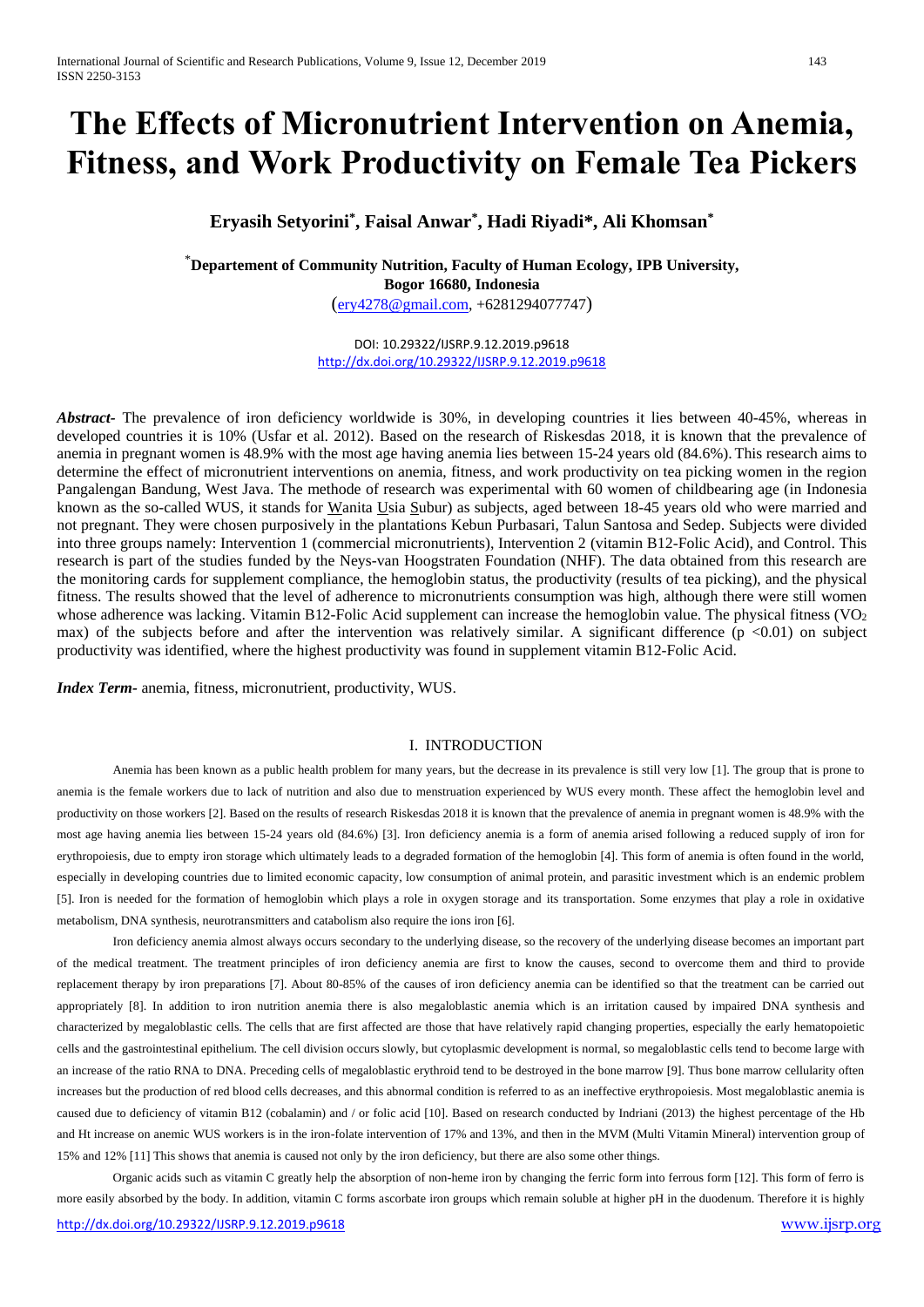International Journal of Scientific and Research Publications, Volume 9, Issue 12, December 2019 144 ISSN 2250-3153

recommended to eat food sources of vitamin C at every meal. In addition to vitamin C, ingredients such as citrate, malate, lactate, succinate can also facilitate iron absorption under certain conditions [13]. The intervention of folic acid and vitamin B12 will increase the hemoglobin levels so that it will improve anemia condition of the human being [14, 15].

Folic acid deficiency provides a clinical picture of megaloblastic anemia in the bone marrow and macrocytic in peripheral blood, accompanied by leucopenia. This clinical picture is based on irritation of the amino acid metabolism and inhibition of the protein synthesis. Folic acid deficiency may occur primary or secondary, namely impaired absorption in the gastrointestinal duct. Consuming folic acid in combination with vitamin B12 can improve the anemia status to become better [16].

The recommended frequency of supplement consumption for non-pregnant WUS is one per week, and during menstruation one per day. Assuming the menstruation period of a WUS worker lasts 4-8 days, thus in one month she must take 8-12 capsules / supplement pills. The consumption of micronutrients in this research is to improve the iron status for WUS workers having the marginal hemoglobin levels. In addition, this intervention treatment can hopefully improve the physical fitness and the productivity of WUS workers.

#### II. MATERIALS AND METHODS

This research was conducted in several tea plantations in the region Pengalengan - Bandung, West Java, covering the plantations Kebun Purbasari, Talun Santosa and Sedep. The method of this research is quasi-experimental by measuring the variables during pre-Intervention and post-Intervention. The *Intervention 1* provides micronutrients (commercial multivitamin minerals) containing ferrous gluconate (250 mg); manganese sulphate (0.2 mg); cooper sulphate (0.2 mg); folic acid (1.0 mcg); vitamin B12 (7.5 mcg); vitamin C (50 mg); and sorbitol (25 mg). The *Intervention 2* provides the intervention of vitamin B12-Folic Acid with vitamin B12 content of 0.2 mcg and folic acid of 150 mcg. This research is part of the researches funded by Neys-van Hoogstraten Foundation (NHF-Netherlands) and it has obtained the ethical approval from the Health Research Ethics Commission, Faculty of Public Health, Diponegoro University (Reference number: 22/EC/FKM/2015).

In this research, forty women of childbearing age (in Indonesian term WUS) were used as the test subjects for the intervention. They were divided into two groups called group *Intervention 1* (consisting of twenty women) and group *Intervention 2* (it consists also of twenty women). Both *Intervention* groups have the marginal hemoglobin levels (80-125 g/l). In addition to being married and having marginal hemoglobin levels, these WUS workers who fulfill the criteria for eligibility to be involved in this research are those women who are not sick, not pregnant, do not drink alcohol, do not smoke and they are willing to become participant of this research by filling out and signing the informed consent letter. The criteria for marginal hemoglobin levels used in this research are those having moderate anemia (Hb levels 80-99 g/l), light anemia (Hb levels 100-119 g/l) and those without anemia but having hemoglobin levels of the lower threshold (Hb levels 120-125 g/l). The women having the hemoglobin levels of the lower threshold still need nutrition treatment through prevention. Besides the *Intervention* groups, there was also one group called *Control* consisting of twenty women who do not suffer from anemia.

Consumption of micronutrients for *Intervention 1* is twice a week for the period of four months, whereas for *Intervention 2* the micronutrients are given every day for the same period of four months. To monitor the discipline of the subjects involved in the intervention, a card must be filled out every time they drink the micronutrients. The productivity of the subjects is determined through the quantity of the tea leaves they have picked (in kg) per week, the calculation of this productivity is supervised by the head of the plantation. The measurement of the physical fitness data is carried out using the *Queen's College Step Test* method which is a simple method as it does not require high costs, and it is easy to do. This method uses a bench of a height 16 inches (or 41.28 cm), the subject shall then jump up and down the bench for three minutes continuously with the rhythm 22 beats per minute controlled by a metronome. This test method is designed to measure cardiovascular endurance.

The obtained data is then entered into data base and further cleaned up to ensure the completeness. After completion of the cleaning up process, the data processing could then be started. The t-test analysis and ANOVA were used to identify differences of the outcome variables. Data processing and analysis used the computer program *Microsoft Excel* and *SPSS for Windows*.

# III. RESULTS

The Table 1 shows the data for conformity with supplement consumption and for attendance of the subject. The level of conformity was very high, for the *Intervention 1* it lied at 94.1%, whereas for *Intervention 2* at 94.6%. The conformity level of 100% for the *Intervention 1* is achieved if the number of tablets taken is 36 tablets. For the *Intervention 2* the conformity level is counted as 100% if 122 tablets were taken. On average, the attendance of the subject per month during the intervention was 23.4 days for the *Intervention 1* and also 23.4 days for the *Intervention 2*.

Table 1. Conformity with Supplement Consumption and Attendance of the subject on work days

| <b>Variables</b>                          | <b>Intervention 1</b> Intervention 2 |
|-------------------------------------------|--------------------------------------|
| $\alpha$ $\alpha$ $\beta$ $\beta$ $\beta$ |                                      |

Conformity (%)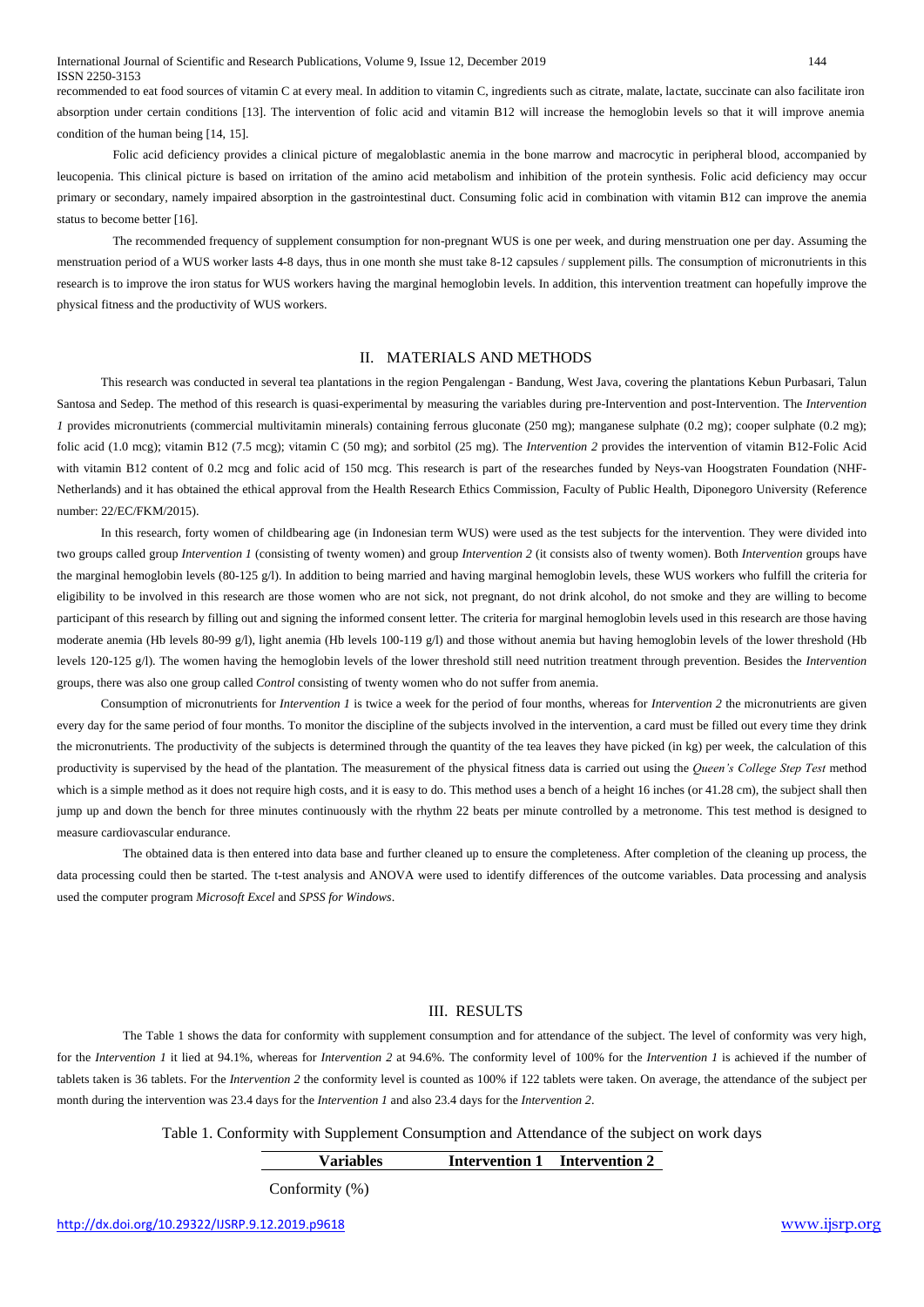| $Average \pm SD$        | $94.1 \pm 13.5$ | $94.6 + 6.6$ |
|-------------------------|-----------------|--------------|
| Attendance (days/month) |                 |              |
| Average $\pm SD$        | $23.4 + 2.2$    | $23.4 + 2.4$ |

The percentage of subjects determined based on the hemoglobin level (see Table 2) before and after *Intervention 1* showed a slight increase for the subjects without anemia from 0% (n = 0) (baseline) to 5% (n = 1) (endline), and for subjects with anemia the percentage has decreased from 100% (n = 20) to 95% (n = 19). The percentage before and after *Intervention* 2 has increased for the subjects without anemia from 0% (n = 0) (baseline) to 35% (n = 7) (endline), and it has decreased for subjects with anemia from 100% (n = 20) to 65% (n = 13).

| <b>Intervention 1</b>      |                                                           |                            |                                  |                 | <b>Intervention 2</b> |                 |       |                  | <b>Control</b> |          |       |  |
|----------------------------|-----------------------------------------------------------|----------------------------|----------------------------------|-----------------|-----------------------|-----------------|-------|------------------|----------------|----------|-------|--|
| Endline<br><b>Baseline</b> |                                                           | Endline<br><b>Baseline</b> |                                  | <b>Baseline</b> |                       | Endline         |       |                  |                |          |       |  |
| n                          | $\%$                                                      | n                          | %                                | n               | $\%$                  | n               | $\%$  | $\mathbf n$      | %              | n        | %     |  |
| $\theta$                   | 0.0                                                       |                            | 5.0                              | $\theta$        | 0.0                   | 7               | 35.0  | 20               | 100.0          | 20       | 100.0 |  |
| 20                         | 100.0                                                     | 19                         | 95.0                             | 20              | 100.0                 | 13              | 65.0  | $\boldsymbol{0}$ | $0.0\,$        | $\theta$ | 0.0   |  |
| 20                         | 100.0                                                     | 20                         | 100.0                            | 20              | 100.0                 | 20              | 100.0 | 20               | 100.0          | 20       | 100.0 |  |
|                            | $11.6 \pm 0.6$                                            |                            | $11.1 \pm 0.8$<br>$12.0 \pm 0.5$ |                 | $13.1 \pm 0.7$        |                 |       | $13.2 \pm 0.7$   |                |          |       |  |
|                            |                                                           |                            |                                  |                 |                       |                 |       |                  |                |          |       |  |
| 0.001                      |                                                           |                            |                                  |                 | 0.000                 |                 |       | 0.983            |                |          |       |  |
| $0.5 \pm 0.5^{ab}$         |                                                           |                            | $0.9 \pm 0.0^a$                  |                 |                       | $0.0 \pm 1.1^b$ |       |                  |                |          |       |  |
| 0.003                      |                                                           |                            |                                  |                 |                       |                 |       |                  |                |          |       |  |
|                            | $\ln \frac{1}{2}$ to $\frac{1}{2}$ ANOVA to $\frac{1}{2}$ | $11.2 \pm 0.6$             |                                  |                 |                       |                 |       |                  |                |          |       |  |

 $p_{\text{paired t-test}}$  2) ANOVA test

The results of *Intervention 1* showed an increase in Hb level from 11.2 g/dl (baseline) to 11.6 g/dl (endline), likewise also in *Intervention 2* the Hemoglobin level has increased from 11.1 g/dl to 12.0 g/dl. The t-test showed that in both intervention groups the Hb level at the endline was significantly higher than the level at the baseline. The ANOVA test results showed that there was a difference in Hb delta between *Intervention 1*, *Intervention 2*, and *Control* (p = 0.003).

The physical fitness data (VO<sub>2</sub> max) of the subjects are shown in Table 3. For *Intervention 1* the value VO<sub>2</sub> max decreased from 61.8  $\pm$  0.8 (Baseline) to  $60.5 \pm 0.7$  (Endline). For *Intervention* 2 the value VO<sub>2</sub> max also decreased from  $61.8 \pm 0.6$  (Baseline) to  $60.9 \pm 0.7$  (Endline). The t-test results showed that VO<sub>2</sub> max at Baseline was higher than at Endline ( $p = 0.000$ ).

# Table 3. The physical fitness data ( $VO<sub>2</sub>$  max) of the subjects before and after Intervention

| $\mathbf{VO}_2\mathbf{Max}$ |                            |              |                 |                | Control         |                |  |
|-----------------------------|----------------------------|--------------|-----------------|----------------|-----------------|----------------|--|
|                             | <b>Baseline</b><br>Endline |              | <b>Baseline</b> | Endline        | <b>Baseline</b> | Endline        |  |
| $Mean \pm SD$               | $61.8 \pm 0.8$             | $60.5 + 0.7$ | $61.8 \pm 0.6$  | $60.9 \pm 0.7$ | $62.5 \pm 0.3$  | $61.6 \pm 0.6$ |  |
| p <sup>1</sup>              | 0.000                      |              | 0.000           |                | 0.000           |                |  |

1)paired t-test

The Table 4 shows the distribution of subjects according to productivity before and after the intervention for both groups *Intervention* and group *Control*. The average value of the productivity before and after the intervention for group *Control* was  $62.6 \pm 16.8$  kg of tea / day and  $66.6 \pm 17.7$  kg of tea / day. The results of the group *Intervention 1* showed an increase in productivity from 69.6 kg of tea / day (baseline) to 74.1 kg of tea / day (endline). Similarly, the *Intervention 2* experienced an increase in productivity from 72.4 kg of tea / day to 85.6 kg of tea / day. The t-test showed that the productivity at the endline was greater than at the baseline (p = 0,000). The ANOVA test results showed that *Intervention 2* increased the productivity higher than *Intervention 1* and *Control* (p = 0.000).

| Table 4. Subject productivity (kg/day) before and after Intervention |  |  |  |  |  |  |  |
|----------------------------------------------------------------------|--|--|--|--|--|--|--|
|----------------------------------------------------------------------|--|--|--|--|--|--|--|

| Productivity     |                 | <b>Intervention 1</b> |  | <b>Intervention 2</b>      | <b>Control</b>  |                       |  |
|------------------|-----------------|-----------------------|--|----------------------------|-----------------|-----------------------|--|
|                  | <b>Baseline</b> | Endline               |  | Endline<br><b>Baseline</b> |                 | Endline               |  |
| $Average \pm SD$ | $69.6 \pm 22.9$ | $74.1 \pm 23.0$       |  | $85.6 \pm 18.1$            | $62.6 \pm 16.8$ | $66.6 \pm 17.7$       |  |
| ${\bf p}^{(1)}$  |                 | 0.000                 |  | 0.000                      |                 | 0.002                 |  |
| <b>Delta</b>     |                 | $4.5 + 4.7^{\rm a}$   |  | $13.2 \pm 5.8^{\rm b}$     |                 | $4.0 \pm 5.0^{\circ}$ |  |
| ${\bf p}^{2)}$   |                 |                       |  | 0.000                      |                 |                       |  |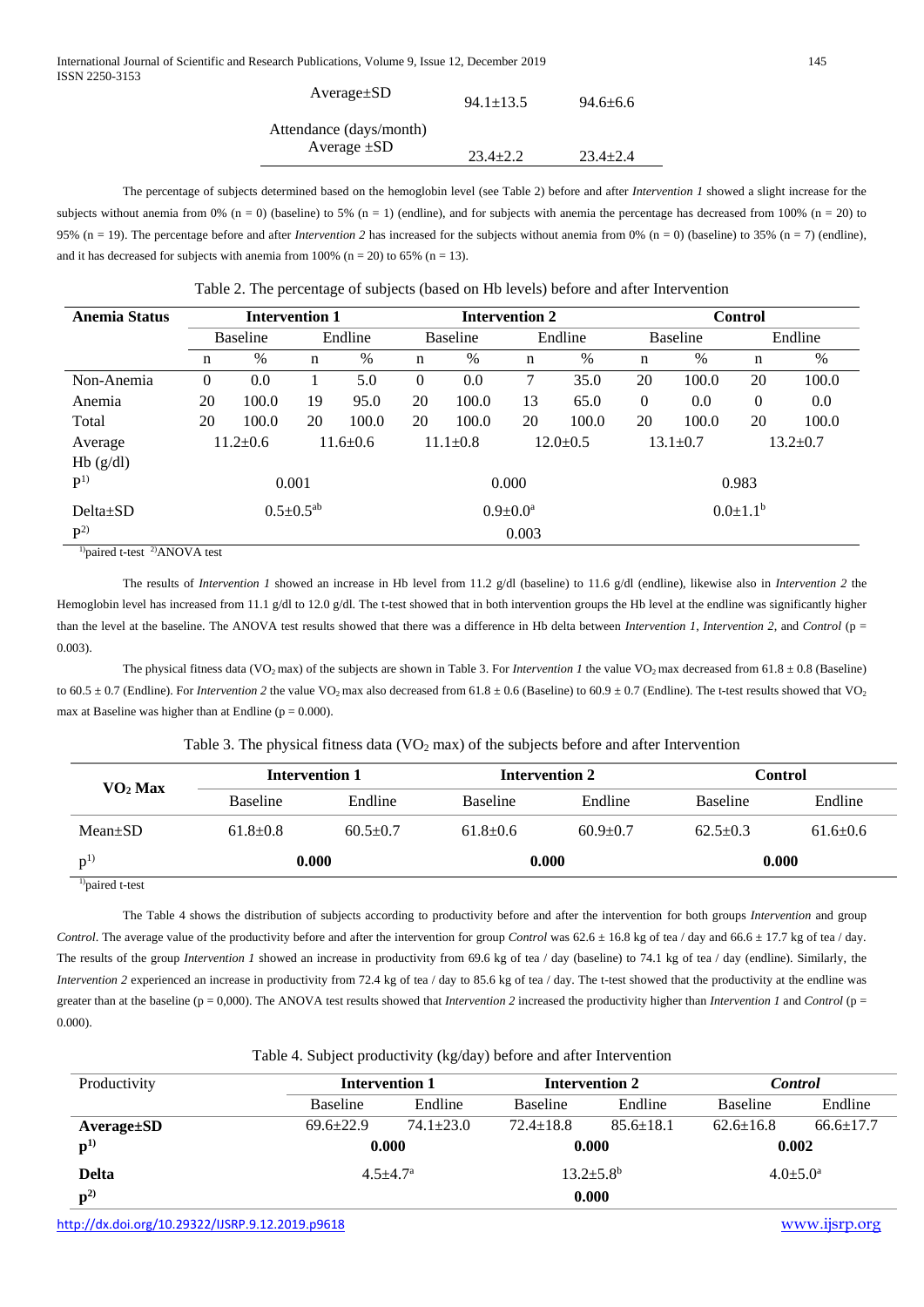### IV. DISCUSSION

One of the factors influencing the success of supplementation is the conformity in consuming the supplements. If the level of conformity is high, the effect will then be more meaningful. The level of conformity in consuming the supplements for both groups *Intervention* is relatively high, although there are still some subjects whose conformity is lacking. The reason for the lack of conformity is forgetfullness, not feeling well, and so on. Aside from level of conformity, the attendance is also very important, and this is influenced by his health. Subjects who are sick or unwell will potentially be absent from work for health reasons. The absence can also be influenced by other things such as death, marriage, circumcision and other social events.

The results of this research showed consistency with those researches conducted by Daasgupta *et al.* (2016). It showed that anemia suffered by WUS will affect their health so that in turn will effect their productivity and their attendance which is lower compared to WUS having no anemia [17]. Therefore it is necessary to increase the food consumption patterns to being rich in Fe which later on will help improve its iron status, according to Ghose *et al*. (2016), the more consumption of the iron intake, the more improved the iron status of WUS having anemia will be [18]. Indriani *et al*. (2013) found that the anemia level of WUS workers was quite high, so iron supplement was needed to improve their iron status [19]. Consumption of ferrous supplements is a must for WUS workers, because they are not able to increase their Hemoglobin level if they only rely on food.

This research showed an improvement on the Hemoglobin levels in each *Intervention* group, through the combined consumption of iron and multivitaminmineral, and through the consumption of the B12 folate as well, thus in line with Muwakhidah's research in 2009 which showed an increase oft he Hemoglobin levels. Referring to the research carried out by Mulyawati that the Hemoglobin level is increased after consumption oft he iron supplements, this phenomenon of increased Hemoglobin level has also been found in the group for that the B12 and folic acid was given. Consuming the supplement interventions will increase the metabolism, subsequently the cell function will become better and be more optimal which in turn leads to a better food absorption, thus it will increase the appetite, and consequently it can increase the body weight. The results of Sahana *et al.* (2015) showed that consumption of iron folate can increase the Hemoglobin levels, Body Mass Index, work productivity and concentration [20]. The results of this research are consistent with those made by Ahmed in Bangladesh, namely consuming iron, folic acid and vitamins will increase the Hemoglobin level by 1.22 g/dL. This result is in line with other studies that showed the Hemoglobin levels of 3.28 g/dL after consumption of iron and B12. This is consistent with the theory that consuming the iron supplement will improve the process oxygenation in the cells, increase metabolism, and the cell function will be optimal, thus at the end the food absorption becomes better [21].

The results of this research are in line with the study performed by Makurat *et al*. (2014) which showed a positive effect between iron consumption and Hemoglobin levels on the working women and have a strong correlation [22]. In addition, it is proven that the lower the iron consumption, the lower the Hemoglobin level, so that there are still many working women suffering from anemia due to little consumption of the iron. This is consistent with the study made by Maesaroh (2007) which showed that 81.2% of women have low level of iron consumption and low level of hemoglobin as well, they are suffering from anemia that confirms a significant influence between iron consumption and the appearance of anemia [23]. The research of Anggraeni (2014) found the outcomes that there was a positive relationship between iron consumption and the appearance of anemia on the women living in the region Kendal [24]. Similarly, according to Coad and Pedley, the main factor causing anemia is lack of iron consumption, with approximately two-thirds of the body's iron are present in the red blood cells hemoglobin [25]. According to Gibson (2005) iron consumption plays an important role in the formation of hemoglobin [26]. If the hemoglobin level is low, it can reduce the work productivity and decrease the physical stamina that later on can make the body more prone against infection.

This research demonstrated the *Intervention 2* as the most influencing treatment, it has happened because the folic acid is needed for the formation of the red blood cells in the bone marrow, whereas the B12 is needed to convert the folate into an active form and in anormal functioning of the metabolism of all cells especially the cells of the digestive ducts, bone marrow and neural networks (almatsier). More influences on the B12 folate intervention had been identified compared to iron intervention, possibly due to the anemia driven by deficiency on vitamin B12 and folic acid (B9). The significant relationship between vitamin B12 consumption and Hemoglobin level identified in this research is in line with the role of the vitamin B12 to function in the Hemoglobin synthesis and red blood cells through metabolism of fat, protein, and folic acid. The Vitamin B12 also acts as a cofactor in the formation of energy from protein and fat through the succinyl\_CoA formation that is needed in Hemoglobin synthesis. The results of another study conducted by Indriani (2011) showed that the iron folate supplement in WUS workers having marginal Hemoglobin level could significantly increase Hemoglobin level by 8%, whereas the multivitamin minerals could indeed increase the hemoglobin level by 6% [27].

The results of Oppusunggu`s research (2009) stated that iron consumption for the duration of three months successfully increased the hemoglobin level by 2.14 g/dL and it is followed by an increase in work productivity by 16.28%, the relationship between increased hemoglobin levels and work productivity showed a significant result (p <0.05) [28]. Another study conducted by Permaesih *et al.* (2011) showed that the combined supplement of micronutrients and iron can increase the hemoglobin level even higher compared to groups that only obtain the iron supplement alone, additionally the combined supplementation of vitamins and iron can give a positive effect on changes in transferrin levels as an indicator of iron status [29]. Changes in hemoglobin levels are not only influenced by multivitamin supplement, they are also influenced by other supplements which play a role in the formation of hemoglobin and inhibitors.

Based on the physical fitness test results, the workers who are the subject of this research are used to walk daily, even on inclined paths and they are not doing light activities such as carrying the load of the picked tea leaves. It can be seen from the Table 4 that the results of the physical fitness test before and after the intervention are relative the same. Although the factor activity does affect the fitness, in this research the daily activity patterns are assumed to be relatively similar between the subject groups because their daily tasks are the same, particularly when they are working in the plantations. This is in line with other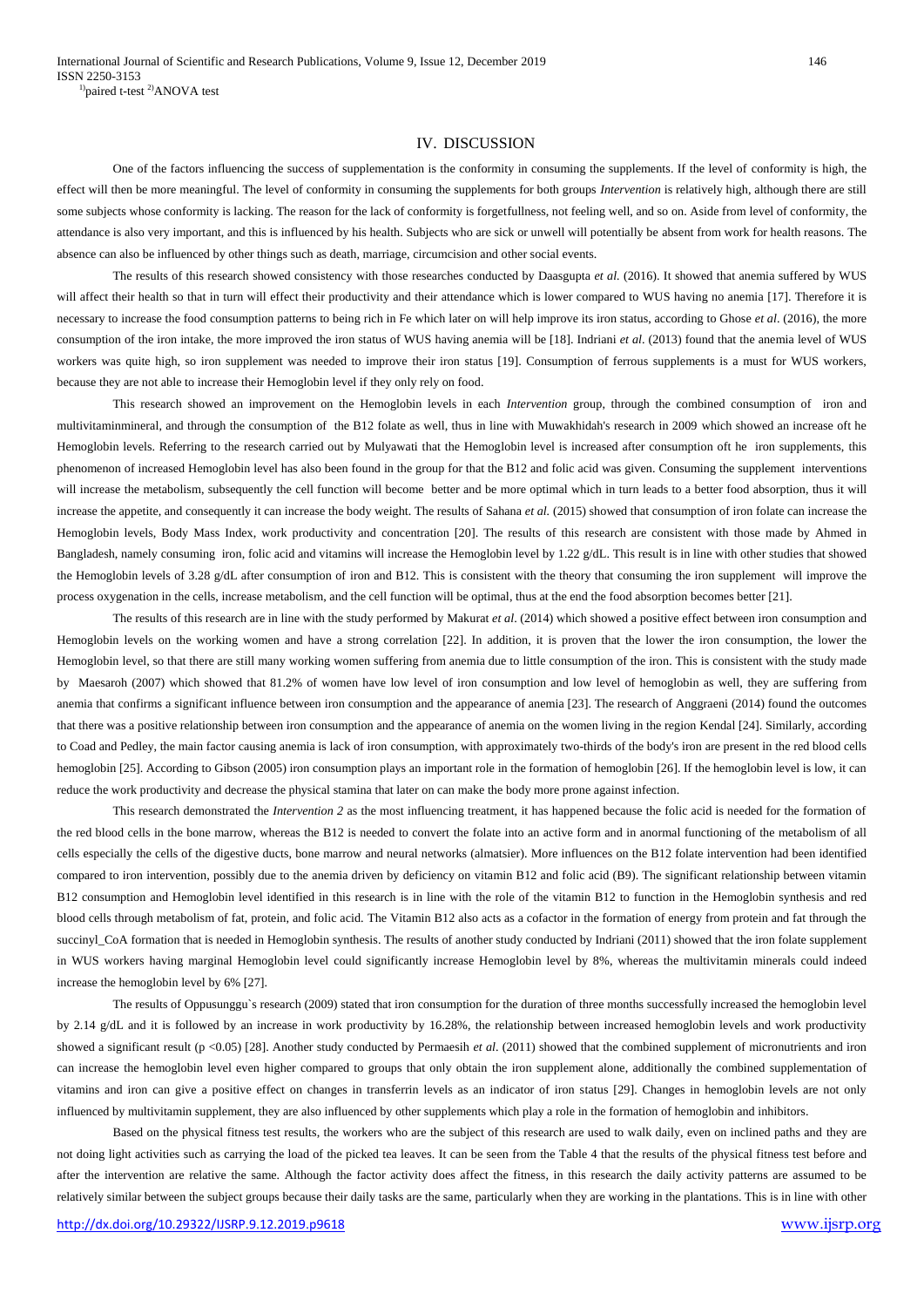#### International Journal of Scientific and Research Publications, Volume 9, Issue 12, December 2019 147 ISSN 2250-3153

studies that demonstrated the benefits of iron supplement on physical activity (VO<sub>2</sub> max) of the childbearing age women [30, 31]. In these studies the level of physical fitness of the subject has also been evaluated through a method bench jump up and down.

The physical fitness tests are strongly influenced by the ability and endurance of the muscles. According to Whitney and Rofles (2008), the training for muscle strength and endurance will strengthen the muscles so that the body will not get tired quickly [32]. The muscle strength belong to the basic components of the body fitness as they are used to carry out daily activities. The more exercises are made for muscle strength and endurance, the more trained the muscles will be. The factors physical activity, intensity, duration and exercises categorized as routine can increase the adaptation (in term of endurance and strength) of human being to various types of activities or exercises. This will allow the human being to do optimally activities and trainings in a relatively longer period of time until they feel tired. The standard used to determine the VO<sub>2</sub> max value of the subjects having anemia is reduced by 20% from the VO<sub>2</sub> max of normal people without anemia [33]. Research conducted by Neto *et al.* (2011) showed that adolescents having light activity level and owning a low VO<sub>2</sub> max value would be more at risk to become exposed to the metabolic syndrome [34]. Therefore, preventive action is needed by increasing the sport activities routinely. The results of the conducted research showed arelationship between micronutrient consumption and fitness, such if an appropriate micronutrient were given to someone, he/she will be more fit and healthy [35].

The tea picking productivity is measured from the number of tea leaves that are picked every day. The table 4 shows that the productivity is increased in the groups *Control* and *Interventions* (of Iron and Vitamin B12 folate). Statistical method showed a significant difference (p <0.01) between productivity and intervention, where the intervention of vitamin B12 folate is identified as the most influencing one. Chan *et al.* (2016) presented the results of his research that the consumption orally of the vitamin B12 would reduce the symptoms of anemia because it boosts the metabolism in the body and it also plays a vital role in the red blood cell formation [36]. This folic acid is an important element in DNA synthesis in collaboration with vitamin B12 [37]. In addition, folate is also involved in the red blood cell formation. This is proven through research conducted by Haidar *et al.* (2010): If folate is deficient then the body may not be able to produce enough red blood cells [38]. The produced red blood cells are abnormally large in size and they have a shorter endurance compared to normal ones.

# V. CONCLUSION

One of the factors influencing the success of supplement is the conformity in consumimg the supplements. With a high level of conformity, the effect will be more meaningful. The conformity level of consumption in both groups *Interventions* is classified as high, apart from the conformity, the attendance is also very important, and this is influenced by his health. In group *Intervention 2* namely B12 and folic acid the hemoglobin level has increased compared to group *Intervention 1*. The physical fitness data VO<sub>2</sub> max of subjects from both *Interventions* were relatively similar. The productivity value for both *Interventions* has increased from 69.6 to 74.1; 72.4 to 85.6, so there is a significant difference (p <0.01) between the productivity and kind of treatment, where the *Intervention 2* is found as the most influencing treatment.

#### VI. ACKNOWLEDGMENT

This research was supported by the Neys-van Hoogstraten Foundation (NHF-Netherlands). The author would like to thank the enumerators who volunteered to collect the data. We would also express our gratitude towards the subjects who voluntarily participated in this study.

## VII. REFERENCES

- [1] [WHO] World Health Organization, *The global prevalence of anaemia in 2011*, WHO, Geneva, 2015.
- [2] Khatun K, Imbach P, Zamora JC., "The implications of climate change impacts on conservation strategies for central America using the Holdridge Life Zoe land classification*"*, *iForest*, 6:183-189, 2013.
- [3] Ministry of Health of the Republic Indonesia, "Main Results *Riskesdas 2018"*. Jakarta: Ministry of Health. Health Research and Development Agency, 2018.
- [4] Rammohan A, Awofeso N, Robitaille MC., "Addressing female iron-deficiency anaemia in India: Is vegetarianism the major obstacle", *Int Sch Res Net Pub Health*, 765476(8), 2012.
- [5] Faeris NS, "Prevalence of iron deficiency anemia etiological and prevention", *Eur J Bio Med Sci Res*, 2(2):55-60, 2014.
- [6] Okam MM, Koch TA, Tran MH., "Iron supplementation, response in iron deficiency anemia: Analisis og five trials", *Am J Med*, 130(8):991e1-991e8, 2017.
- [7] Fitriany J, Saputri AI., "Iron Deficiency Anemia". *J Averrous*, 4(2):1-14, 2018.
- [8] Miller, Jeffery L., "Iron deficiency anemia: A common and curable disease" *Cold Spring Harb Perpect Med*, (3):1-13, 2013.
- [9] Nagao T, Hirokawa M., "Diagnosis and treatment of macrocytic anemias in adults" *J Gen Fam Med*, 18: 200-204, 2017.
- [10] Morris MS, Jacques PF, Rosenberg IH, Selhub J., "Folate and vitamin B-12 status in relation to anemia, macrocytosis, and cogntive impairment in older Americans in the age of folic acid fonagrtification". *Am J Clinc Nutr*, 85(1):193-200, 2007.
- [11] Indriani Y, Khomsan A, Sukandar D, Riyadi H, Zuraida R., "*The effect of iron and folic acid consumption compared with multivitamins and minerals in women of childbearing age in the pineapple agroindustry*",Makara Health Series, 17(1), In Press, Jakarta (ID), 2013.
- [12] Miller, Jeffery L., "Iron deficiency anemia: A common and curable disease", *Cold Spring Harb Perpect Med*, (3):1-13, 2013.
- [13] Masthalina H, laraeni Y, Dahlia NT., "Consumption pattern (inhibitor factor and FE enchanger) on adolescent girl anemia status", *Journal of Public Health*, 11(1):80-86, 2015.